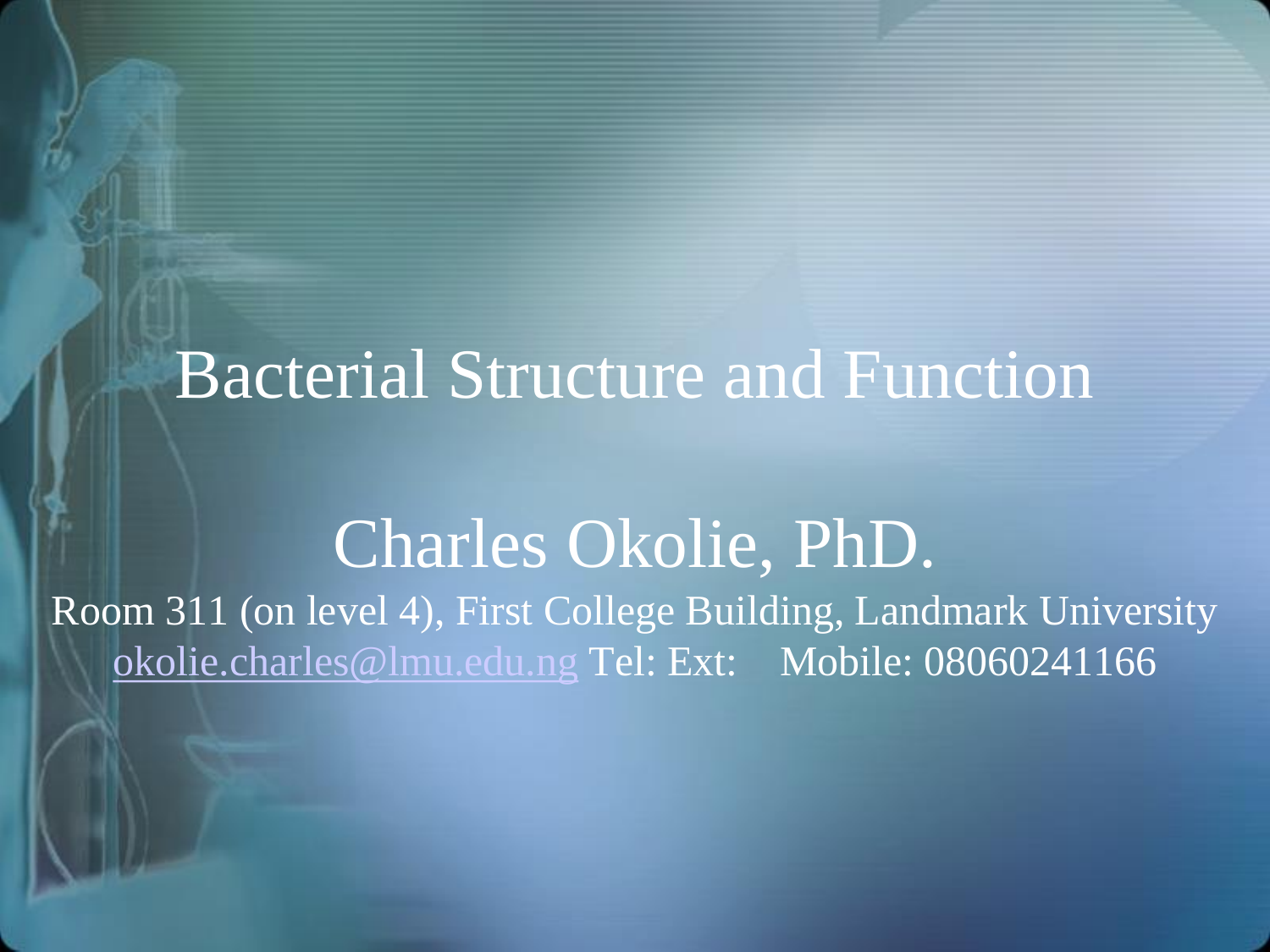**Structure of Bacteria** The cells of bacteria are prokaryotic cells. Because bacteria are cells, they have some of the same structures discussed and associated with eukaryotes in our previous meetings. As you read this section, locate each structure in the **Figure below.**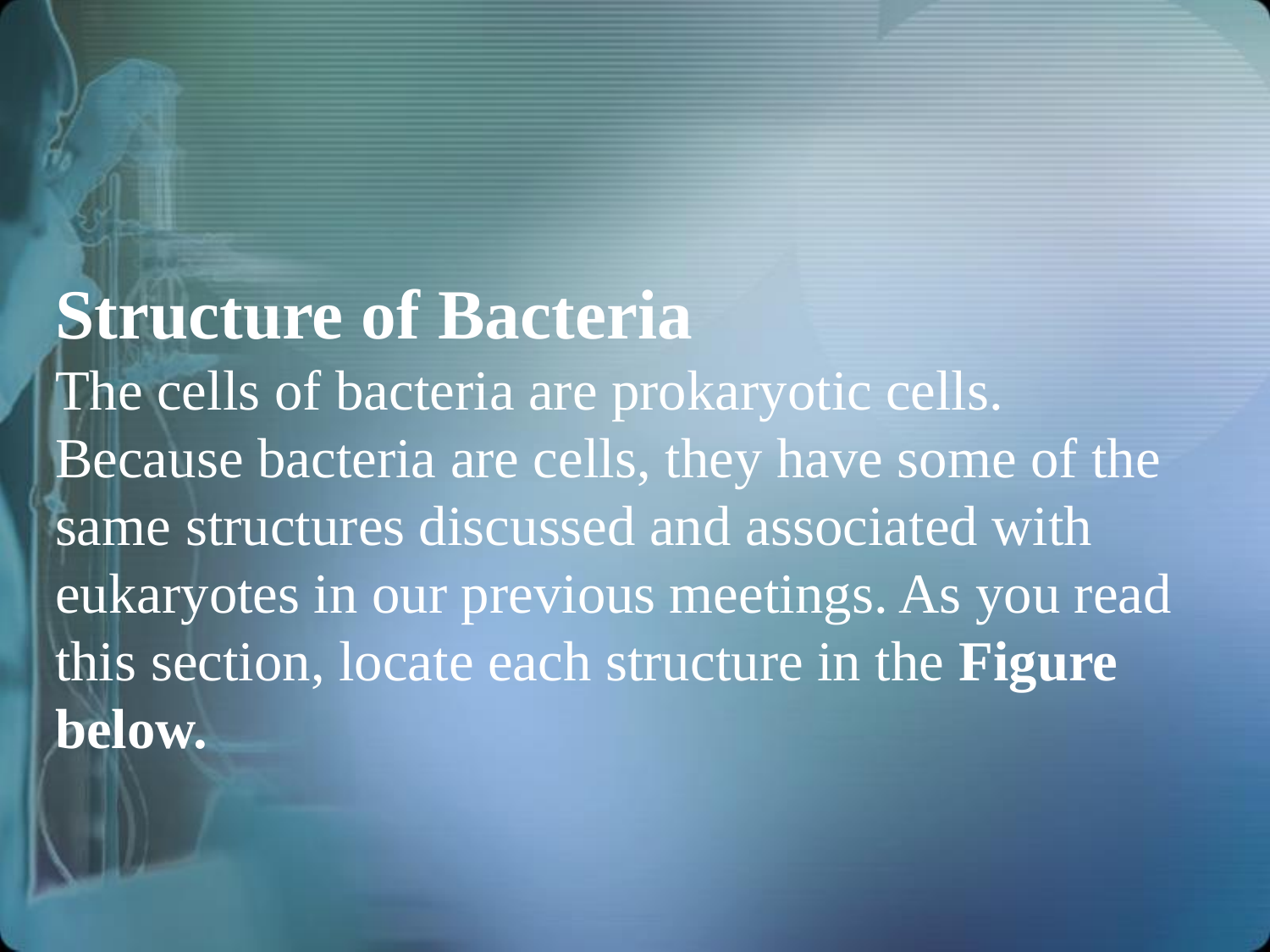### Structures of a Typical Gram-Negative Bacterium

**Cell wall** A cell wall surrounds and protects the cell and gives the bacterium its shape.

**Cell membrane** A cell membrane controls what enters and leaves the bacterium.

> **Flagellum**  Flagella move the bacterium from place to place.

**Nucleoid**  The DNA molecule controls all the activities

of the bacterium. **Cytoplasm** Cytoplasm is found inside the cell membrane and contains the bacterium's ribosomes.

SOURCE: https://www.mheonline.com/contemporary/assets/ConBiologySE\_p126\_129.pdf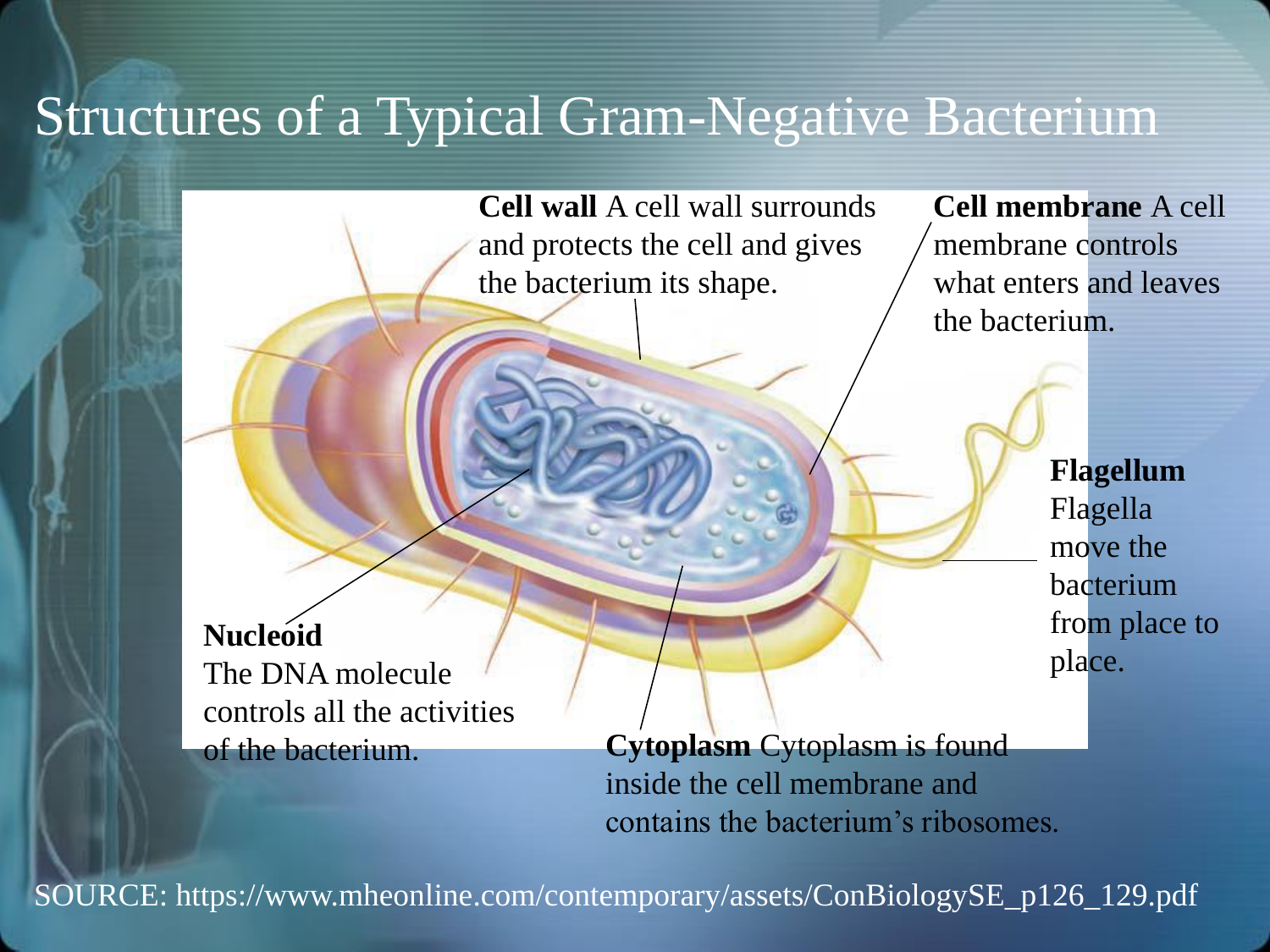1. CELL WALL: The outer wall of most bacteria is the cell wall. The cell wall is rigid and tough, and it protects the bacterial cell and determines its shape.

2. CELL MEMBRANE Inside the cell wall is the cell membrane. The cell membrane controls what substances enter and leave the bacterial cell.

3. CYTOPLASM Inside the cell membrane is the jelly-like cytoplasm that contains all the other structures found in a bacterial cell.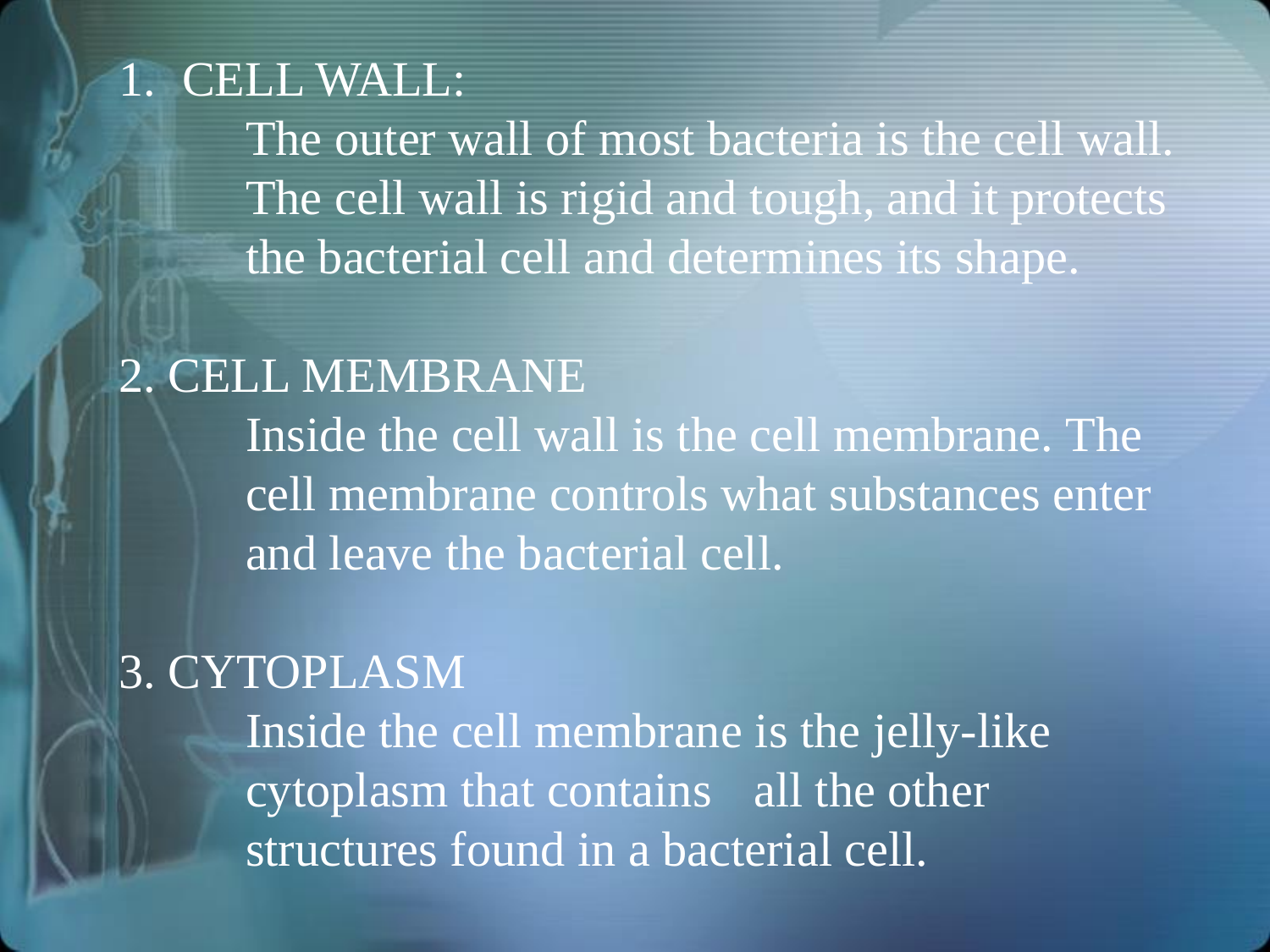### 4. NUCLEOID

DNA, the bacterial cell's genetic material, is the rope-like tangle in the cytoplasm. Because bacteria are prokaryotes, their DNA is not enclosed in a nucleus. However, the DNA still controls the activities of the cells. The production of proteins is carried out by the ribosomes found throughout the cytoplasm.

### 5. FLAGELLUM

Another structure found on some bacteria is the flagellum. **Flagella** are whiplike structures that extend outward from the cell membrane into the bacterial cell's environment and move the cell through that environment. Bacteria without flagella must depend on air or water currents or other living organisms to move from one place to another.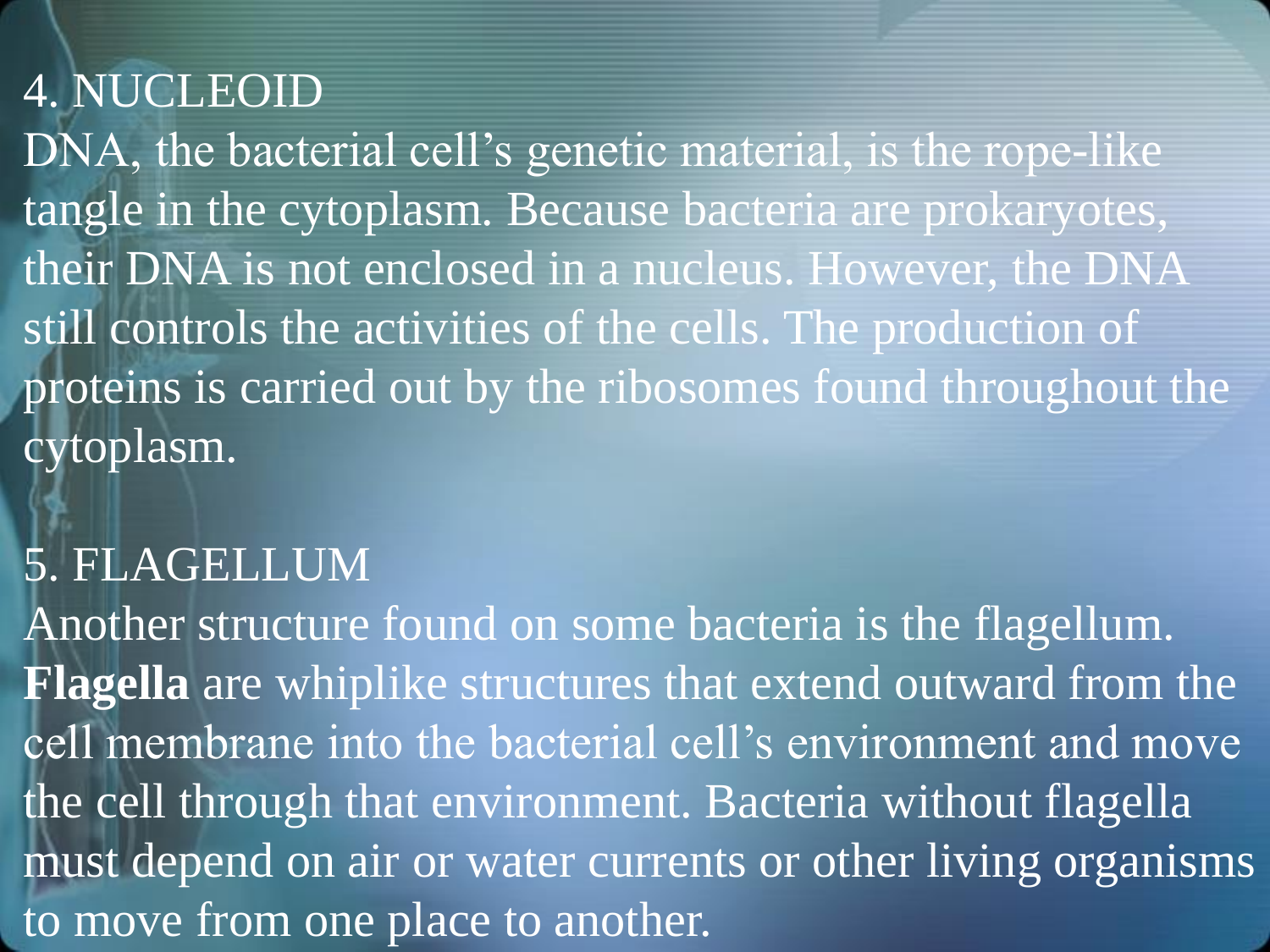## BACTERIAL CELL SHAPE AND ARRANGEMENT **Gram Staining for demonstration of Cell Shape and Arrangement**

Hans Christian Gram described bacteria as being either Gram positive (G+) or Gram negative (G-). Gram staining is an important way to characterize bacteria. When a bacterial smear is Gram stained, G+ cells will appear purple, while G- cells will appear pink. Gram stain character is based on the structure of their cell walls. Gram positive cell walls consist of many thick layers of peptidoglycan (cross-linked by teichoic acid and lipoteichoic acid). Gram negative cell walls have thin layers of peptidoglycan, surrounded by a lipid-based outer membrane.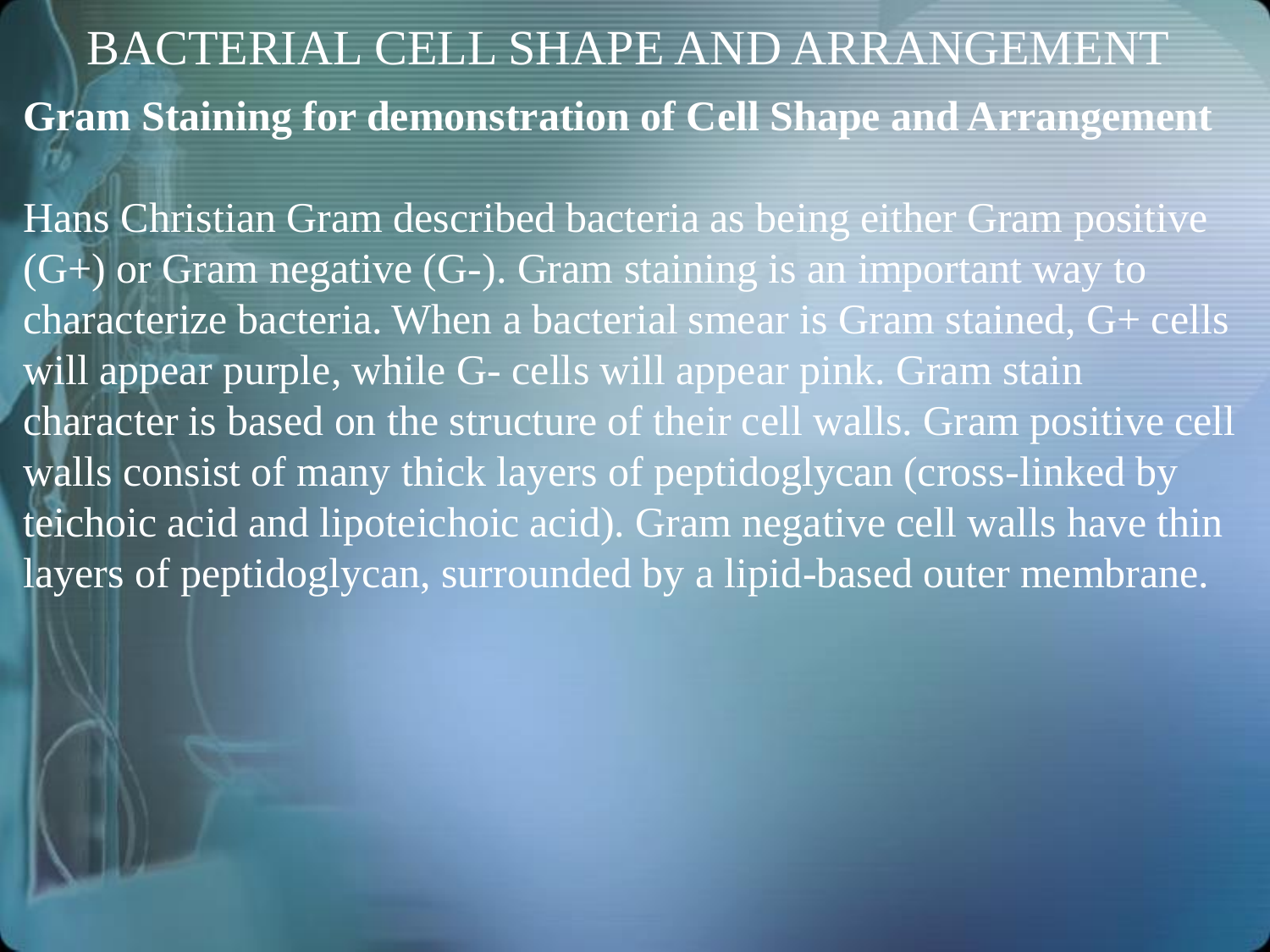#### **Gram Stain Method**

1. Clean a microscope slide with Bon Ami cleanser, rinse (H2O) and soak for 1 min in isopropyl alcohol.

- 2. Dry the slide with paper towels.
- 3. Make a bacterial smear.
- a. **From an agar stock culture**, put a SMALL drop of water on the slide and smear a SMALL amount of cells into the water.
- b. **From a broth stock culture**, smear several (6 to 8) loopfulls of broth onto the slide.
- 4. Allow the slide to air dry (so that there is no visible moisture on the slide).

5. Heat fix the slide by passing it (cell side up) three times through the cool (upper) part of the flame of a Bunsen burner **OR** hold directly above the opening of a Bacticinerator for 45 seconds.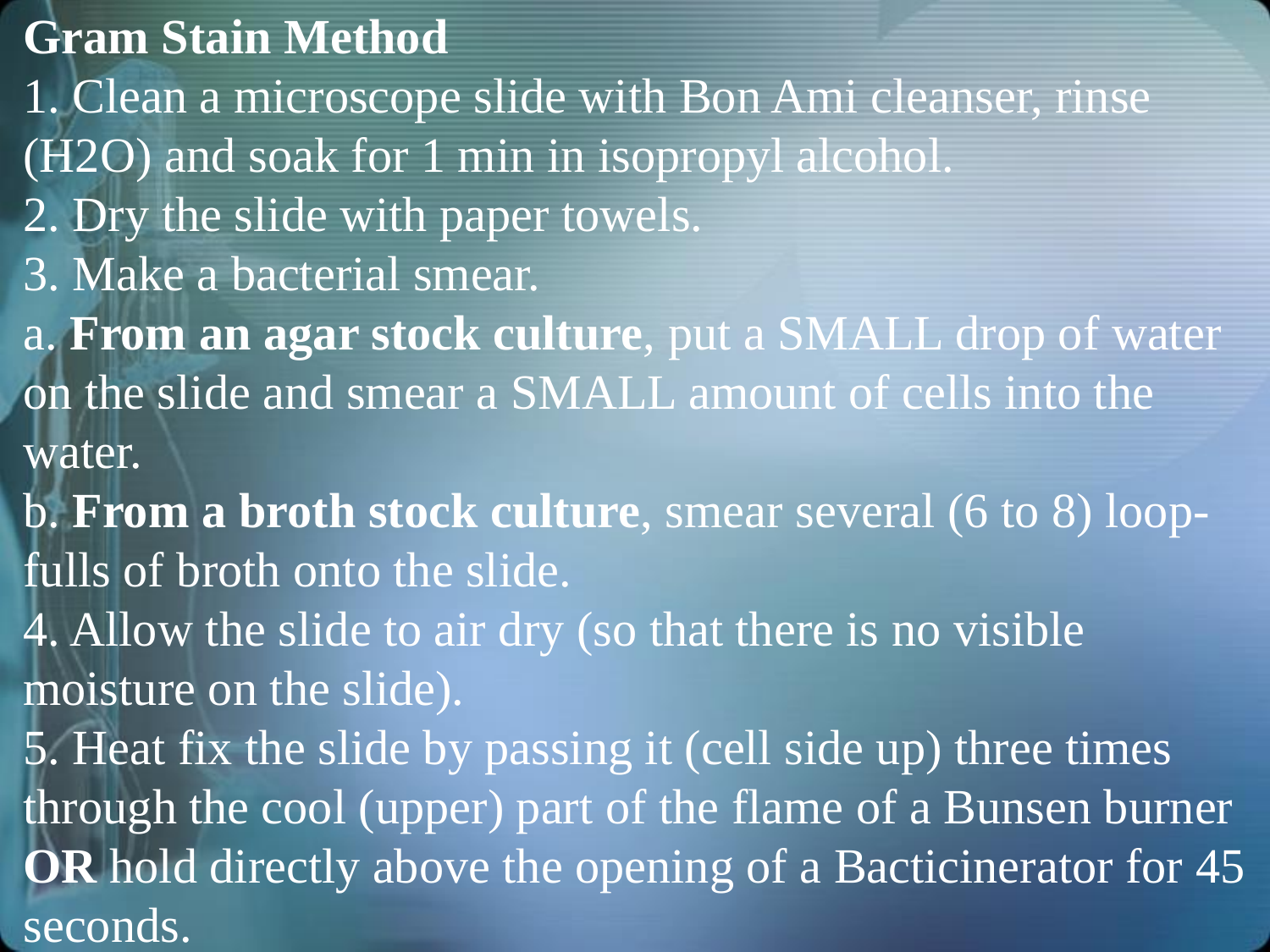**Gram Staining Method** 6. Flood the slide with Gram's Crystal Violet for 1 min. Rinse with distilled water. 7. Flood the slide with Gram's Iodine for 1 min. Rinse with distilled water. 8. Flood the slide with Acetone-Alcohol for **exactly** 5 seconds. Rinse with distilled water. 9. Flood the slide with Safranin for 2 min. Rinse with distilled water. 10. Blot dry with bibulous paper. 11. View under 4x, 10x, 40x, and oil immersion (100x). **A Gram-stain can only be validly evaluated using immersion oil and the oil immersion lens (1000x total magnification)!**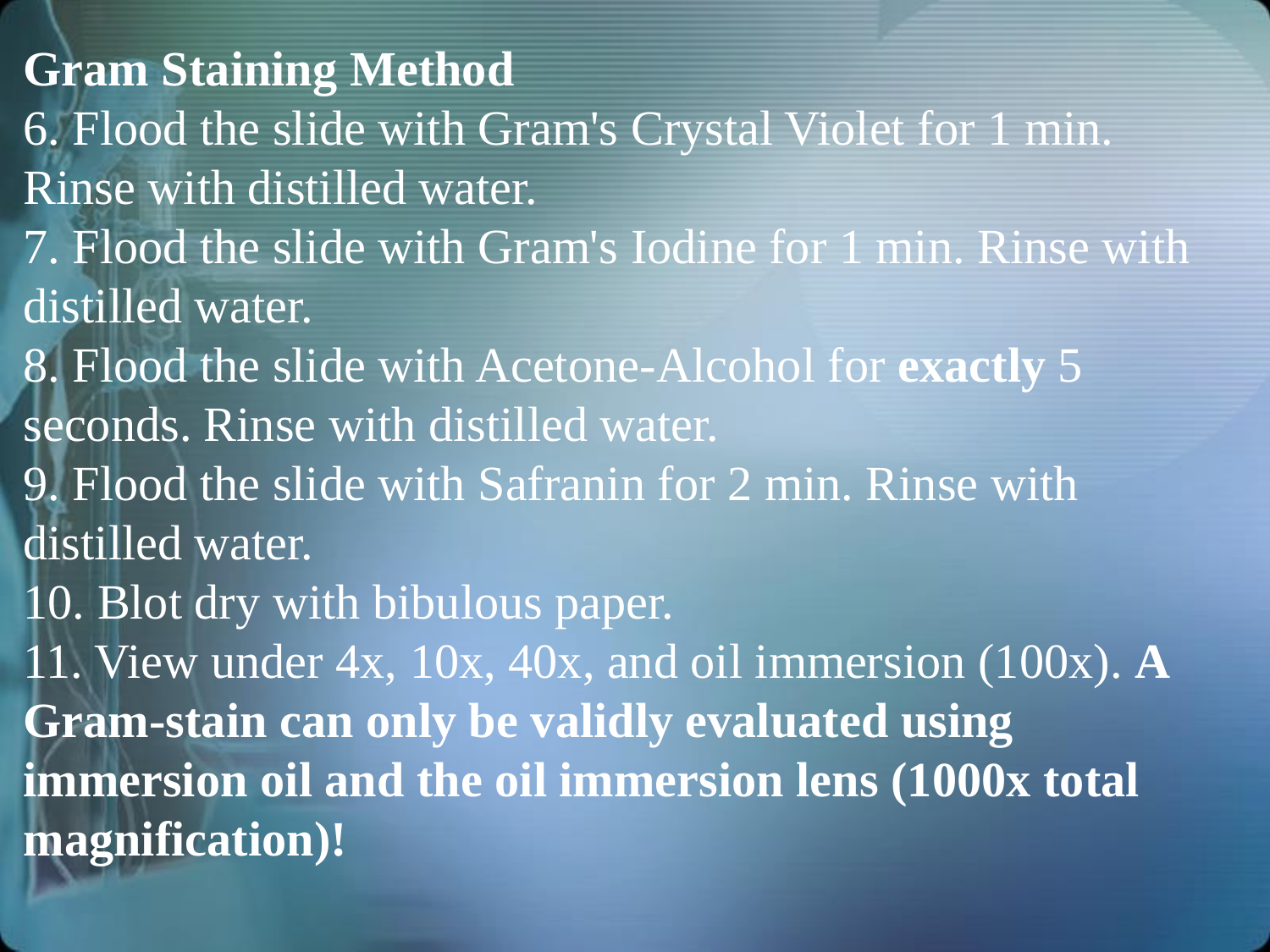|                                                    | <b>Gram-negative Bacteria</b>                                                                                                                                                                        | <b>Gram-positive Bacteria</b>                                                                                                                                     |
|----------------------------------------------------|------------------------------------------------------------------------------------------------------------------------------------------------------------------------------------------------------|-------------------------------------------------------------------------------------------------------------------------------------------------------------------|
|                                                    | <b>Gram reaction</b> Can be decolourized to accept counter stain (Safranin<br>or Fuchsine); stain red or pink, they don't retain the<br>Gram stain when washed with absolute alcohol and<br>acetone. | Retain crystal violet dye and stain dark violet or purple,<br>they remain coloured blue or purple with gram stain<br>when washed with absolute alcohol and water. |
|                                                    | Peptidoglycan layer Thin (single-layered)                                                                                                                                                            | Thick (multilayered)                                                                                                                                              |
| <b>Teichoic acids</b> Absent                       |                                                                                                                                                                                                      | Present in many                                                                                                                                                   |
| <b>Periplasmic space</b> present                   |                                                                                                                                                                                                      | Absent                                                                                                                                                            |
| <b>Outer membrane</b> Present                      |                                                                                                                                                                                                      | Absent                                                                                                                                                            |
| Lipopolysaccharide (LPS) High<br>content           |                                                                                                                                                                                                      | Virtually none                                                                                                                                                    |
| content                                            | Lipid and lipoprotein High (due to presence of outer membrane)                                                                                                                                       | Low (acid-fast bacteria have lipids linked to<br>peptidoglycan)                                                                                                   |
|                                                    | Flagellar structure 4 rings in basal body                                                                                                                                                            | 2 rings in basal body                                                                                                                                             |
|                                                    | <b>Toxins produced</b> Primarily Endotoxins                                                                                                                                                          | <b>Primarily Exotoxins</b>                                                                                                                                        |
| <b>Resistance to physical Low</b><br>disruption    |                                                                                                                                                                                                      | High                                                                                                                                                              |
| <b>Inhibition by basic dyes</b> Low                |                                                                                                                                                                                                      | High                                                                                                                                                              |
| <b>Susceptibility to anionic Low</b><br>detergents |                                                                                                                                                                                                      | High                                                                                                                                                              |
| <b>Resistance to sodium azide Low</b>              |                                                                                                                                                                                                      | High                                                                                                                                                              |
| <b>Resistance to drying Low</b>                    |                                                                                                                                                                                                      | High                                                                                                                                                              |
|                                                    | <b>Cell wall composition</b> The cell wall is 70-120 Armstrong thick two<br>layered. The lipid content is 20-30% (High), whereas<br>Murein content is 10-20% (Low).                                  | The cell wall is 100-120 Armstrong thick, single<br>layered. The Lipid content of the cell wall is low,<br>whereas Murein content is 70-80% (Higher).             |
|                                                    | <b>Mesosome</b> Mesosome is less prominent.                                                                                                                                                          | Mesosome is more prominent.                                                                                                                                       |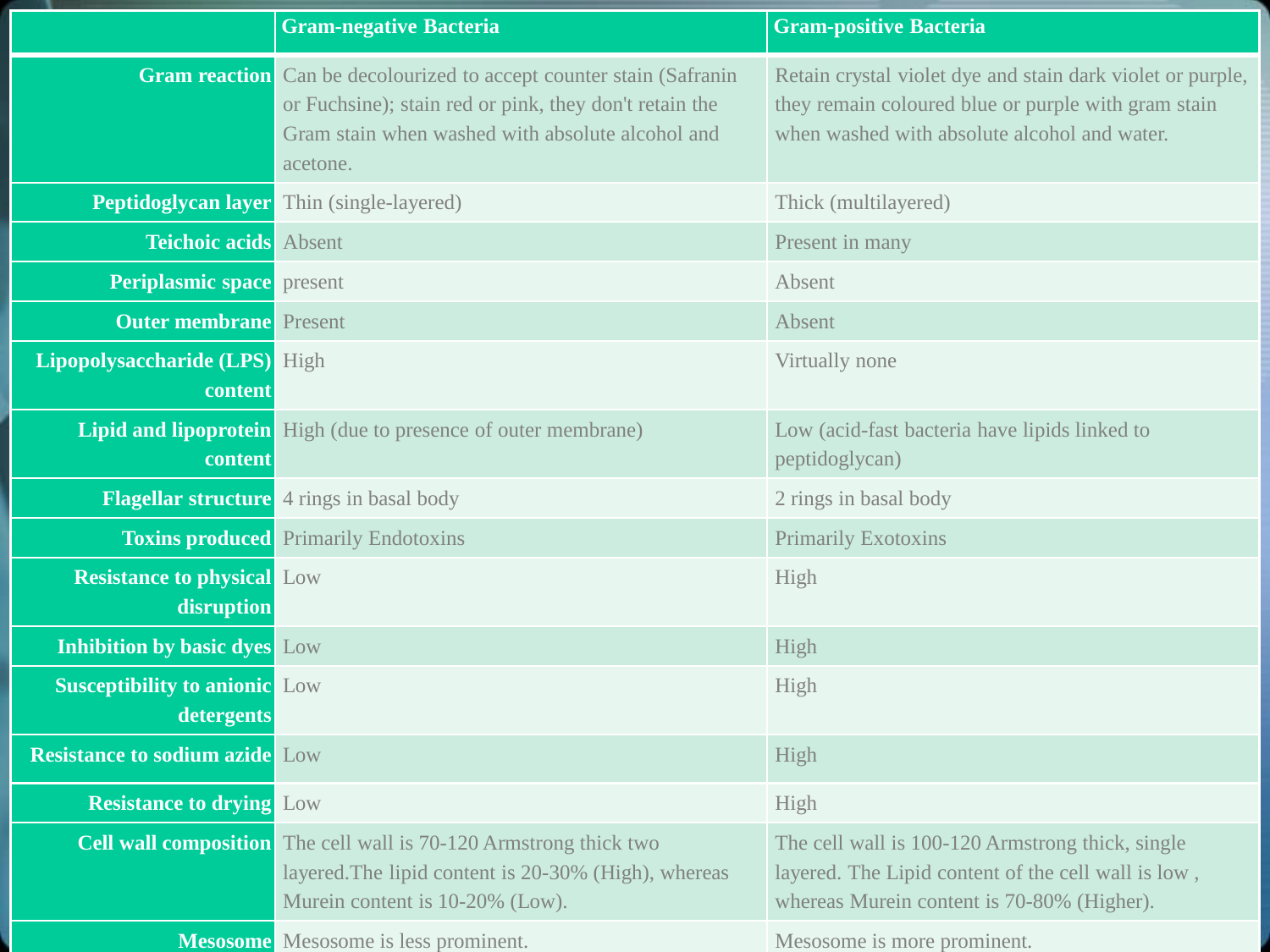Most bacteria are 0.2 um in diameter and 2-8 um in length (average 1.0um). SIZE, SHAPE AND ARRANGEMENT OF BACTERIAL CELLS

The three basic bacterial shapes are  $\triangleright$  coccus (spherical), bacillus (rod-shaped), and spiral (twisted), however pleomorphic bacteria can assume several shapes.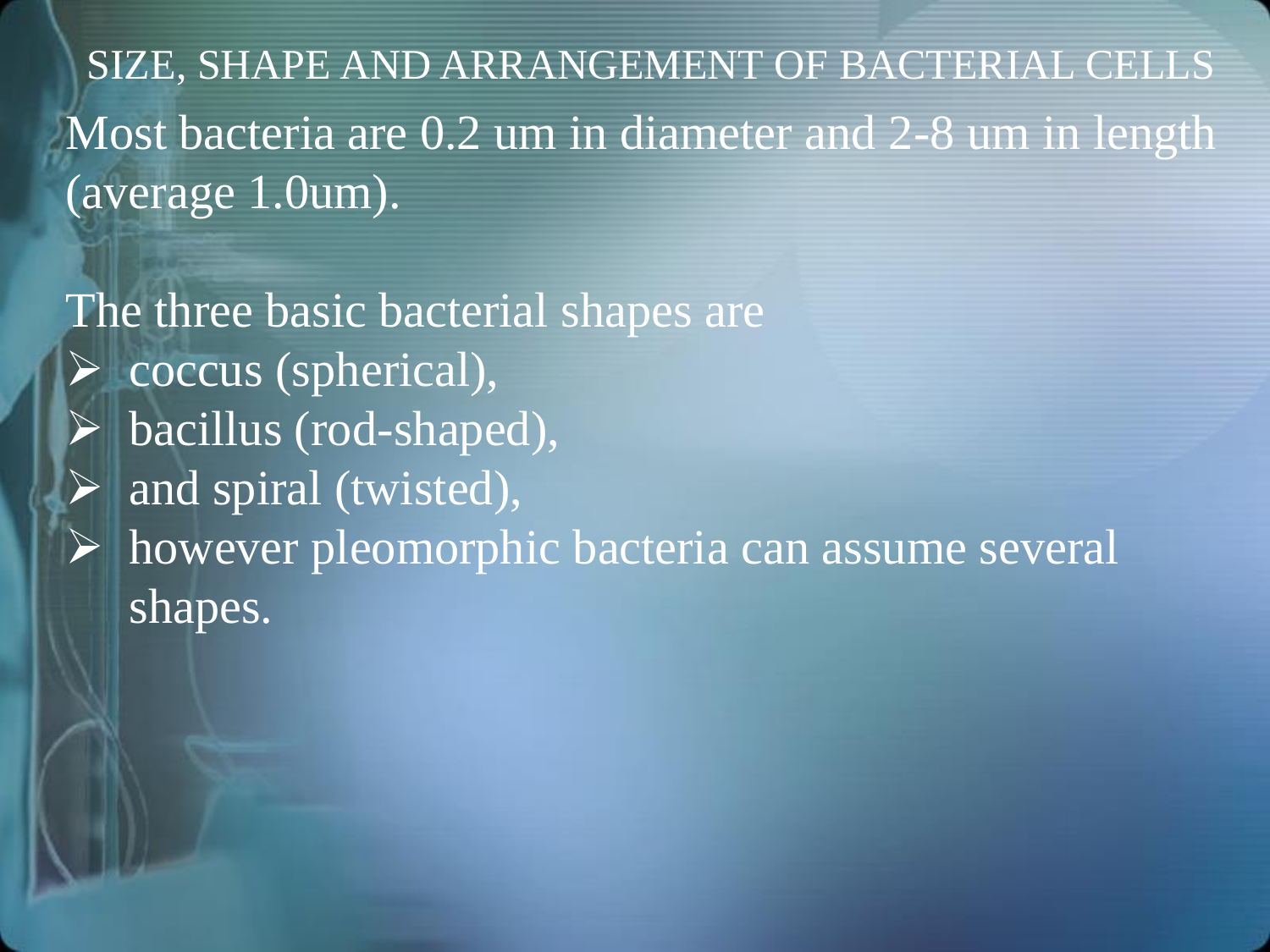#### Arrangement of cocci

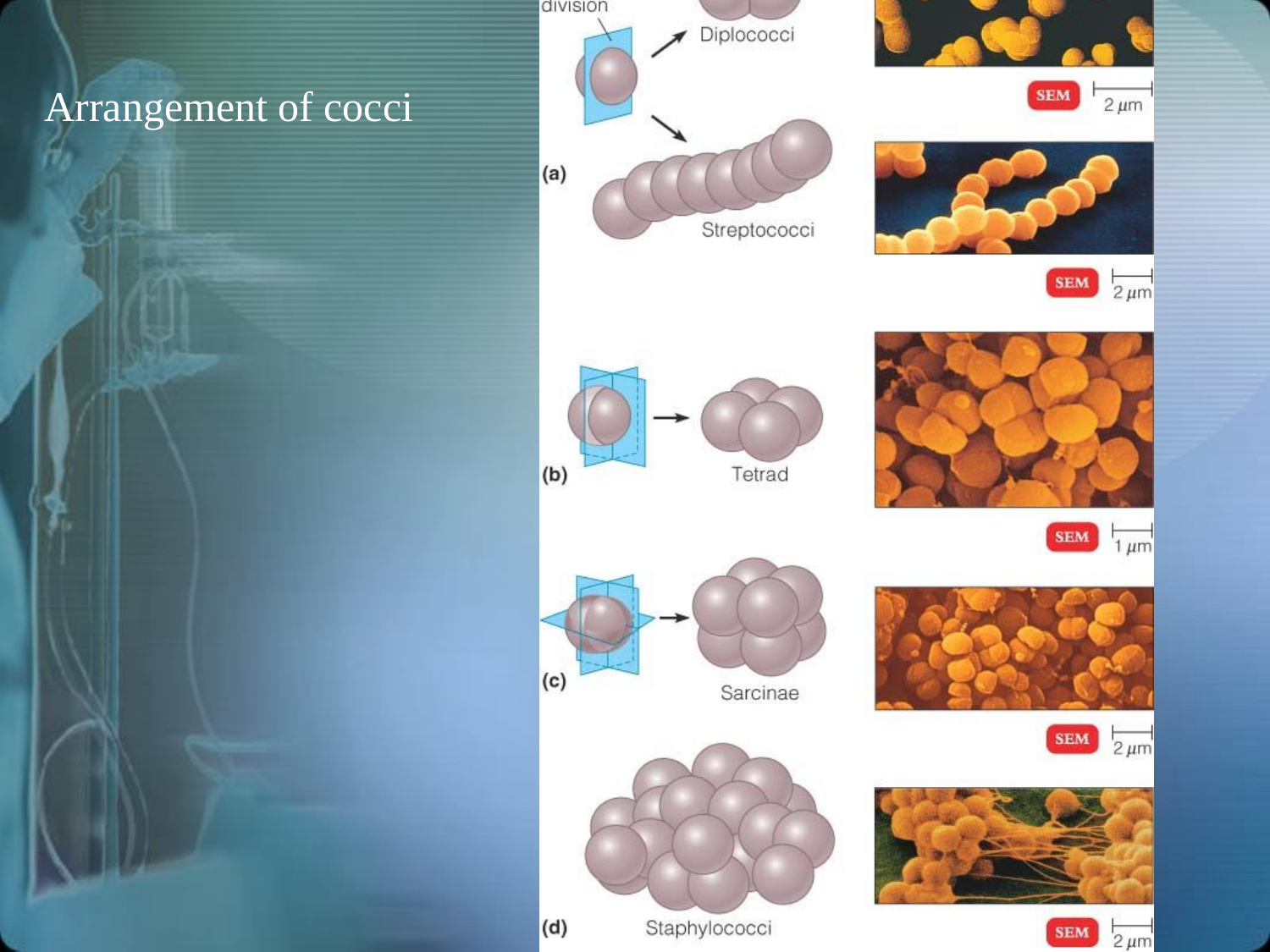#### Arrangement of bacilli





**SEM** 

 $1 \mu m$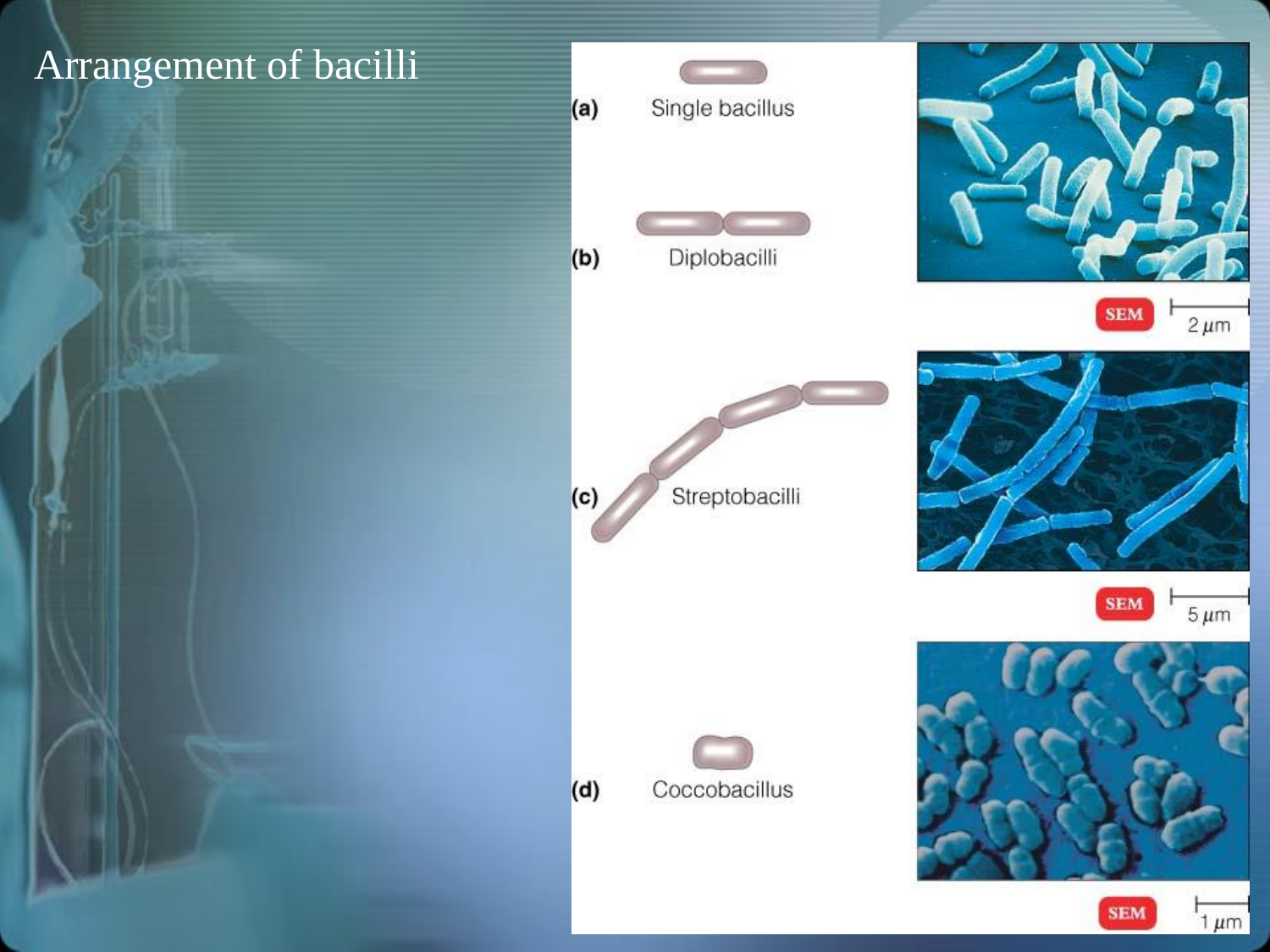#### Arrangement of spiral bacteria



 $(a)$ Vibrio